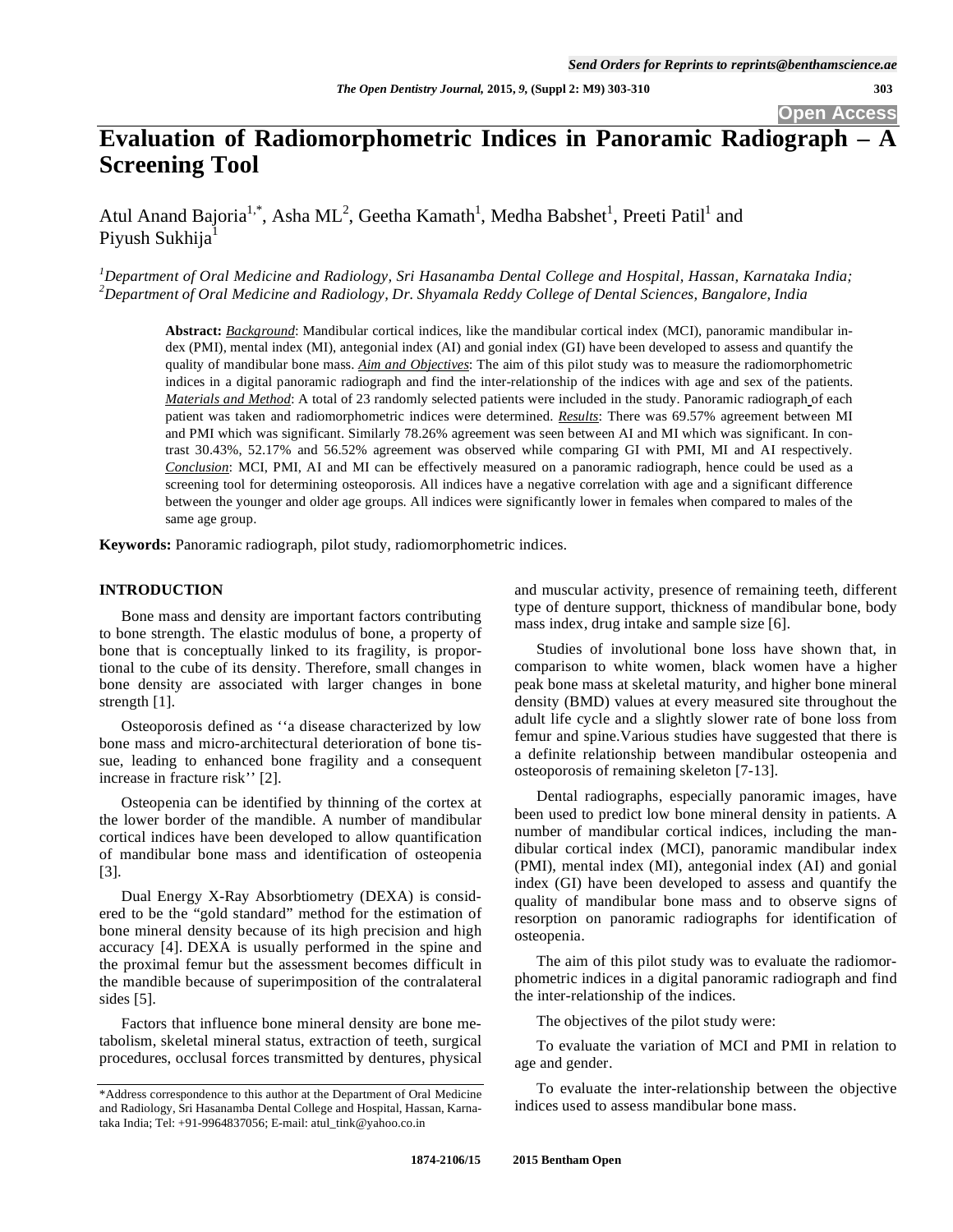#### **MATERIALS AND METHOD**

**Source of data –**In the present study, dental panoramic radiographs of patients, advised for periodontitis, impacted teeth, root stumps, dental implants etc, were analyzed for radiomorphometric indices.

A computer generated randomized list of sixty patients was assessed. Five of the patients did not belong to the age group considered in the present study. Remaining fifty five patients were advised panoramic radiographs of which 32 patients were excluded. In those 32 patients; mental foramen was not visualized bilaterally in 21 patients, five patients had been previously treated for mandibular fractures and six patients were diagnosed of having an underlying systemic condition affecting the bone mineral density. Thus remaining 23 patients were selected in the present study with no known cause of bone loss. A panoramic radiograph of each patient was taken and radiomorphometric indices were determined. A Digital Panoramic System (Kodak 8000, Eastman Kodak company) and a computer (Windows - XP operating system, Service Pack – 3, 64 bit, flat screen LCD display) were used. All the panoramic radiographs will be observed at the level of the monitor with subdued lighting condition.

## **INCLUSION CRITERIA**

- 1. Patient aged 25 years and above at the time of the radiographic examination in order to ensure full mandibular development.
- 2. No known underlying systemic pathology which may affect skeletal metabolism.
- 3. The inferior mandibular cortex and one or both mental foramina should be appreciable on the radiograph.

#### **EXCLUSION CRITERIA**

- 1. Intrinsic errors on the radiographs.
- 2. Patient positioning errors.
- 3. History of maxillofacial trauma and reconstruction of the same.
- 4. History of underlying disease affecting the bone metabolism.

Selected patients were divided into groups based on age and gender:

Based on Age: Young patients (below 40 years of age)

Old patients (above 40 years of age)

Based on gender: Male Patients

Female Patients

An approval was taken from the Institutional Ethical Committee before beginning the study and all the participants were given brief information about the purpose of the study and written consent was taken before undertaking the study.

The MCI (Fig. **1**) was calculated based on the appearance of the cortical border of the mandible distal to the mental foramina (Table **1**) [14].



**Fig. (1).** Mandibular Cortical Index (MCI).

## **Table 1. Mandibular Cortical Index.**

| Type | <b>Description</b>                                                                                                                                                |
|------|-------------------------------------------------------------------------------------------------------------------------------------------------------------------|
| C1   | The endosteal margin of the cortex is even and sharp on both<br>the sides                                                                                         |
| Γ2   | The endosteal margins show semilunar defects (lacunar resorp-<br>tion) or seems to form endosteal cortical residues<br>(one to three layers) on one or both sides |
| CЗ   | The cortical layer forms heavy endosteal residues and is clearly<br>porous                                                                                        |

The PMI (Fig. **2**) was calculated as the ratio of the mandibular cortical thickness measured on the line perpendicular to the bottom of the mandible, at the middle of mental foramen, to the distance between the superior margin of inferior mandibular cortex and bottom of the mandible (normal value  $> 0.3$ ) [15].



**Fig. (2).** Panoramic Mandibular Index (PMI). Ratio of a/b.

The Mental index (MI) (Fig. **3**) is the measurement of the mandibular cortical thickness on the line perpendicular to the bottom of the mandible at the middle of the mental foramen (normal value  $> 3.1$ mm) [15].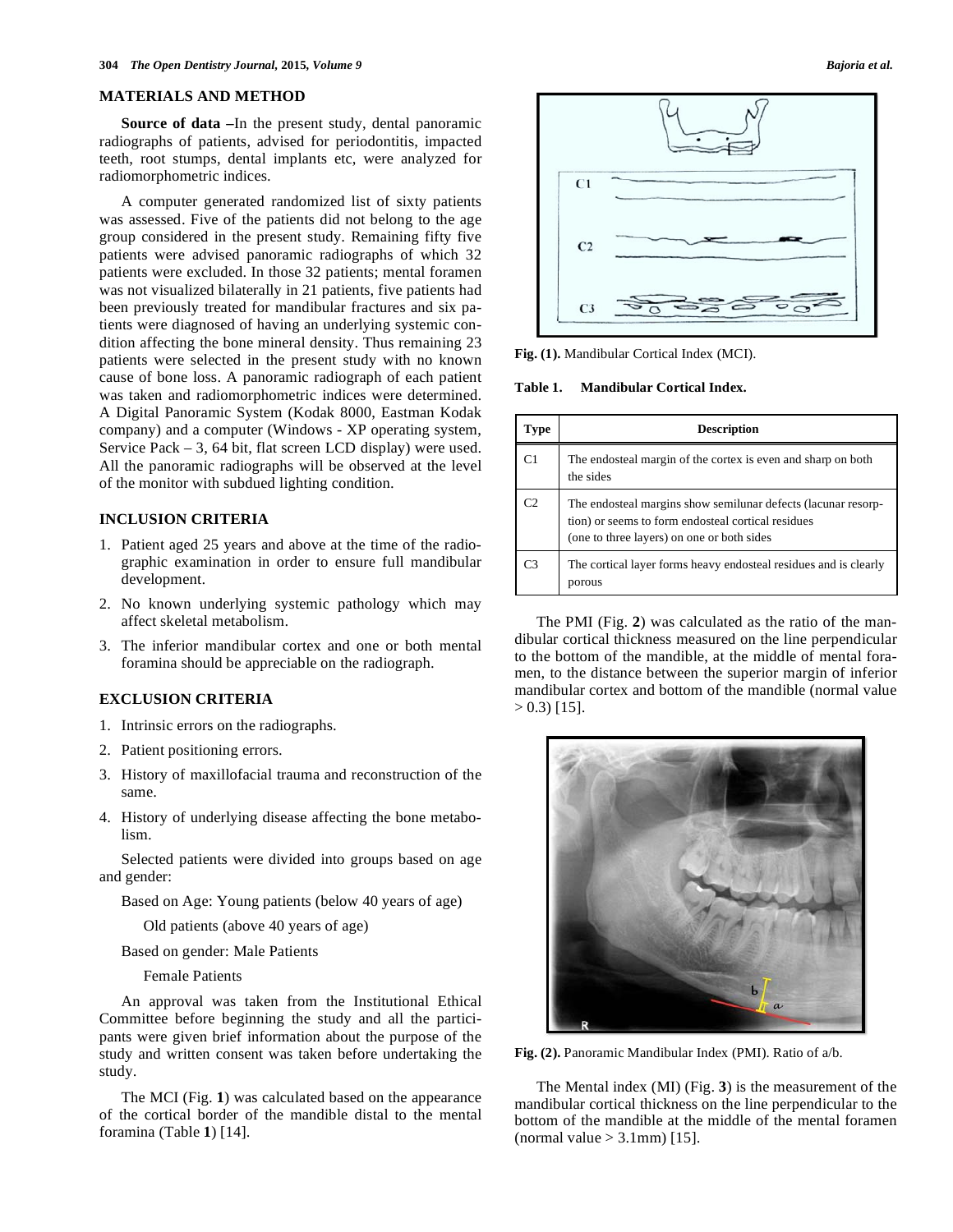*Evaluation of Radiomorphometric Indices in Panoramic Radiograph The Open Dentistry Journal,* **2015***, Volume 9* **305**



**Fig. (3).** Mental Index (MI). Length of "d" in mm.

The Antegonial Index (AI) (Fig. **4**) is the measurement of the mandibular cortical thickness measured on the line perpendicular to the mandibular cortex at the intersection with the tangent line to the anterior border of the ramus (normal  $value > 3.2mm$  [15].



**Fig. (4).** Antegonial Index (AI). Length of "c" in mm.

The Gonial Index (GI) (Fig. **5**) is the measurement of the mandibular cortical thickness measured on the bisectrix of the angle between the tangent lines to the posterior border of the ramus of mandible and the bottom of the mandible (normal value of  $> 1.2$  mm) [15].

The relationships between these indices among different age groups and gender were analyzed using Mann-Whitney U test.

#### **OBSERVATION AND RESULTS**

Out of 23 patients 12 were males and 11 were females. 13 were above 40 years of age of the total number of patients with a mean age of 45.48 years (Table **2**). The c3 category of MCI was observed in 3 patients of the 23 patients and the remaining patients belonged to c1 and c2 category. Table **3** and Table **4** show the MCI in different groups.



**Fig. (5).** Gonial Index (GI). Length of "e" in mm.

**Table 2. Distribution of samples by sex, age groups.** 

| <b>Factors</b> | No of samples | % of samples |  |
|----------------|---------------|--------------|--|
| <b>Sex</b>     |               |              |  |
| Male           | 12            | 52.17        |  |
| Female         | 11            | 47.83        |  |
| Age groups     |               |              |  |
| $<$ 40yrs      | 10            | 43.48        |  |
| $>40$ yrs      | 13            | 56.52        |  |
| Mean age       | 45.48         |              |  |
| SD age         | 14.32         |              |  |

**Table 3. Comparison of age groups with MCI scores.** 

| <b>MCI</b> | $<$ 40yrs      | $\frac{6}{9}$ | $>40$ yrs | $\frac{6}{9}$ | <b>Total</b> |
|------------|----------------|---------------|-----------|---------------|--------------|
| c1         |                | 70.00         | 3         | 30.00         | 10           |
| c2         | 3              | 30.00         |           | 70.00         | 10           |
| c3         | $\overline{0}$ | 0.00          | 3         | 100.00        | 3            |
| Total      | 10             | 43.48         | 13        | 56.52         | 23           |

**Table 4. Comparison of male and females with MCI scores.** 

| <b>MCI</b> | Male     | $\frac{0}{0}$ | Female | $\frac{0}{0}$ | <b>Total</b> |
|------------|----------|---------------|--------|---------------|--------------|
| c1         | 6        | 60.00         |        | 40.00         | 10           |
| c2         | 6        | 60.00         |        | 40.00         | 10           |
| c3         | $\Omega$ | 0.00          | 3      | 100.00        | 3            |
| Total      | 12       | 52.17         | 11     | 47.83         | 23           |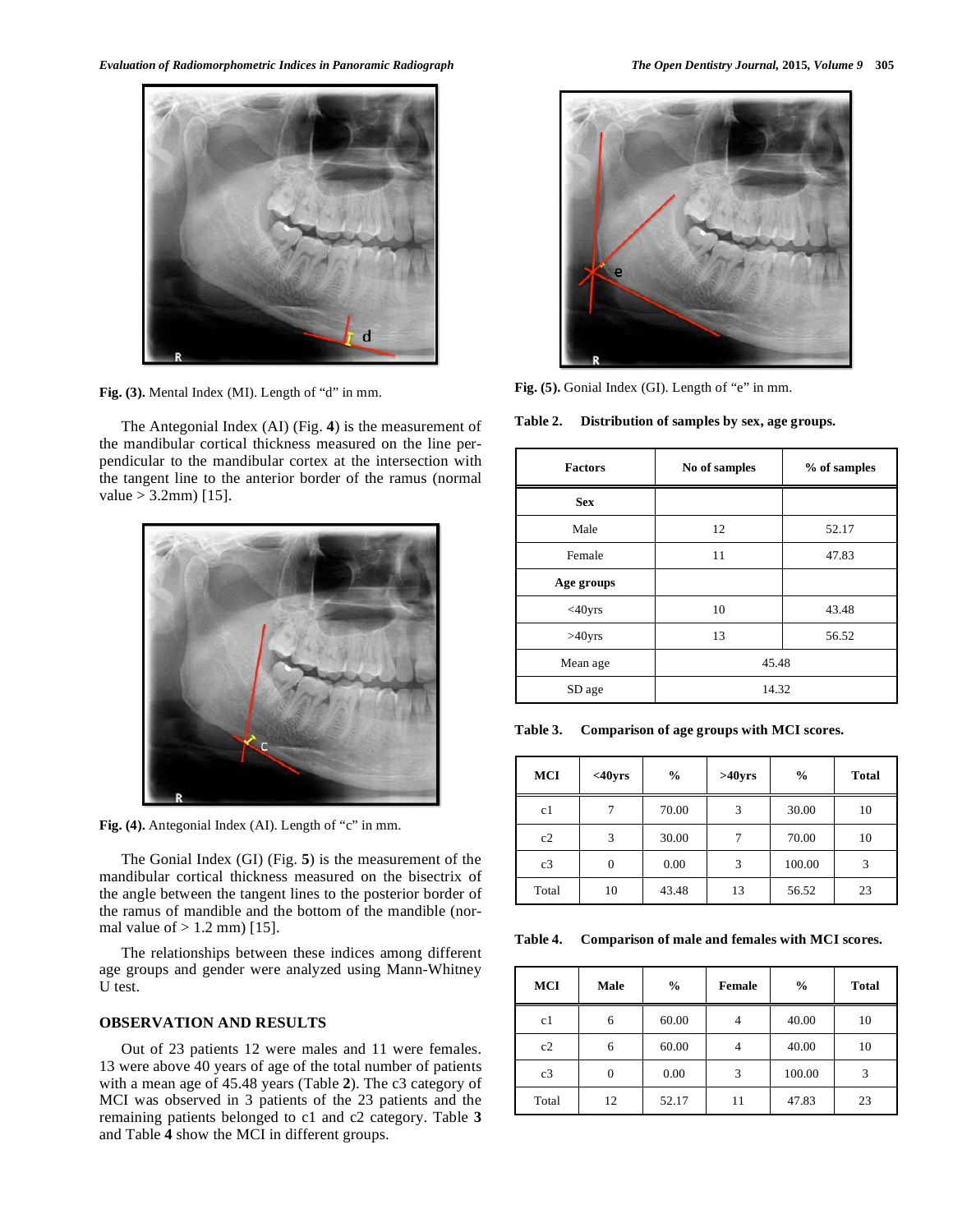#### **Table 5. Evaluation of PMI values in the samples by Mann-Whitney U test.**

| <b>Variable</b>            | Age groups   | Mean | <b>SD</b> | Sum of ranks | <b>U-value</b> |
|----------------------------|--------------|------|-----------|--------------|----------------|
|                            | $<$ 40 $yrs$ | 0.69 | 0.16      | 131.50       |                |
| Panoramic Mandibular Index | $>40$ yrs    | 0.64 | 0.20      | 144.50       | 53.50          |
|                            | Male         | 0.73 | 0.07      | 170.50       |                |
|                            | Female       | 0.58 | 0.23      | 105.50       | 39.50          |

#### **Table 6. Mean values of the linear indices (GI, AI and MI) in the study.**

| <b>Index</b> | Mean | s.a.  | Minimum value | <b>Maximum value</b> |
|--------------|------|-------|---------------|----------------------|
| GI           | 0.98 | 0.309 | 0.3           | 1.9                  |
| Al           | 2.98 | 0.428 | 1.7           | 3.4                  |
| MI           | 3.37 | 0.714 | 1.8           |                      |

#### **Table 7. Agreement between Mental index with Panoramic Mandibular Index.**

| Panoramic Mandibular Index |                           | <b>Mental index</b> |  |                     |         |  |              |
|----------------------------|---------------------------|---------------------|--|---------------------|---------|--|--------------|
|                            |                           | Above normal        |  | <b>Below normal</b> |         |  | <b>Total</b> |
| Above normal               |                           | 13                  |  |                     |         |  | 20           |
| Below normal               |                           | $\boldsymbol{0}$    |  | 3                   |         |  |              |
| Total                      |                           | 13                  |  | 10                  |         |  | 23           |
| Agreement                  | <b>Expected Agreement</b> | Kappa statistics    |  | Std. Err.           | Z-value |  | P-value      |
| 69.57%                     | 54.82%                    | 0.3264              |  | 0.1541              | 2.1200  |  | $0.0171*$    |

\*p<0.05

#### **Table 8. Agreement between Antegonialindex with Mental index.**

| <b>Mental Index</b> |                           | <b>Antegonial Index</b> |  |                      |    |  |                |
|---------------------|---------------------------|-------------------------|--|----------------------|----|--|----------------|
|                     |                           | Above normal            |  | <b>Below normal</b>  |    |  | <b>Total</b>   |
|                     | Above normal              | 9                       |  |                      | 4  |  | 13             |
| Below normal        |                           |                         |  | 9                    |    |  | 10             |
|                     | Total                     | 10                      |  |                      | 13 |  | 23             |
| Agreement           | <b>Expected Agreement</b> | Kappa statistics        |  | Z-value<br>Std. Err. |    |  | <b>P-value</b> |
| 78.26%              | 49.15%                    | 0.5725                  |  | 0.2015<br>2.8400     |    |  | $0.0023*$      |

 $*p<0.05$ 

Comparison of four different indices i.e. panoramic mandibular index, mental index, antegonial index and gonial index is done based on age and gender using Mann-Whitney U test. (Table **5** & **6**).

There was 69.57% agreement between MI and PMI which was significant (p<0.05) (Table 7). There was 56.52% agreement between AI and PMI which was non-significant (p>0.05) (Table **8**). Similarly 78.26% agreement was seen between AI and MI which was significant (p<0.05) (Table **9**).

In contrast, 30.43%, 52.17% and 56.52% agreement was observed while comparing GI with PMI (Table **10**), MI (Table **11**) and AI (Table **12**) respectively which was not significant (p>0.05).

Sensitivity and specificity of different indices when compared to PMI are shown in Table **13**.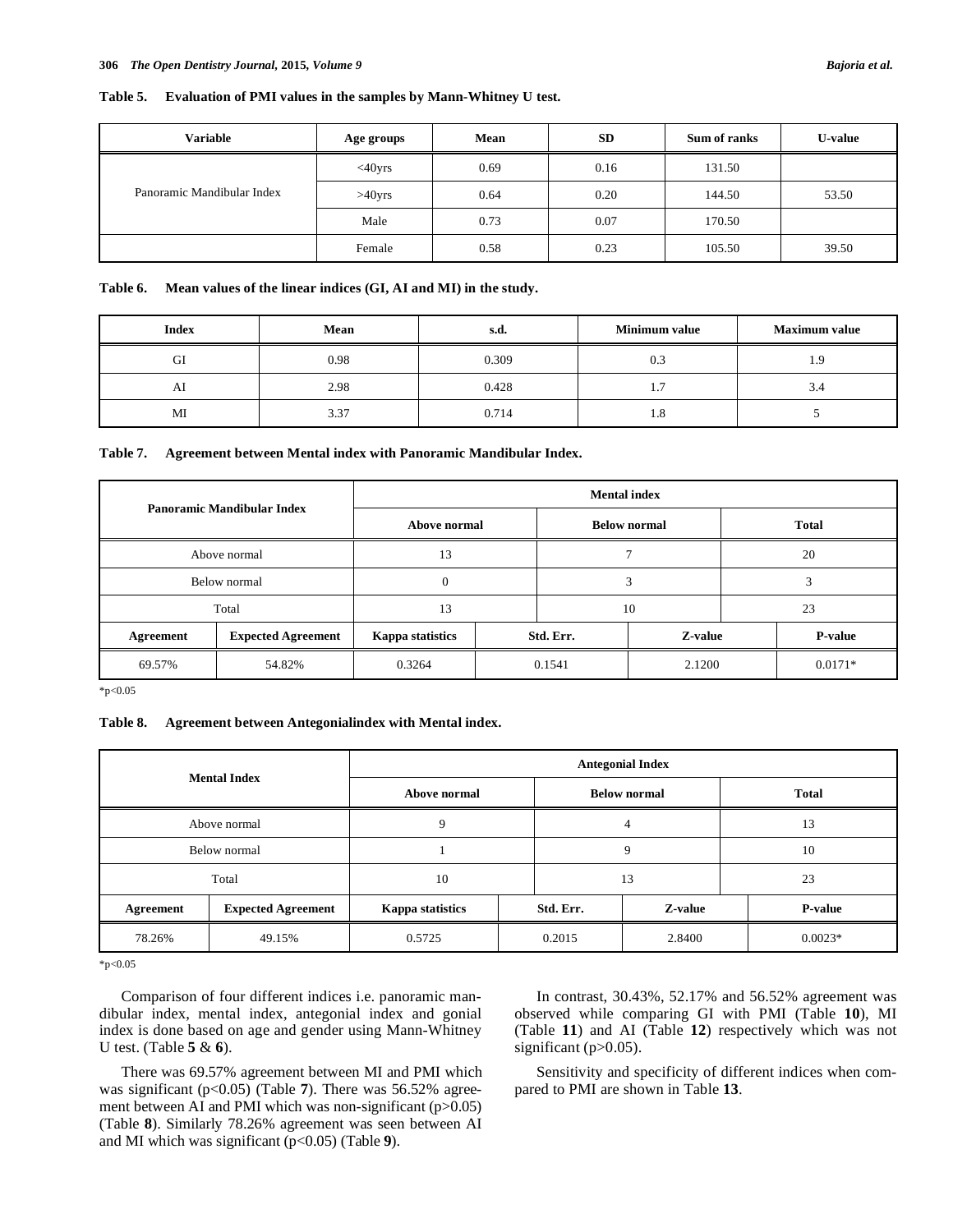## **Table 9. Agreement between Gonial Index with Panoramic Mandibular Index.**

| Panoramic Mandibular Index |                           | <b>Gonial Index</b>     |                      |              |           |  |  |
|----------------------------|---------------------------|-------------------------|----------------------|--------------|-----------|--|--|
|                            |                           | Above normal            | <b>Below normal</b>  | <b>Total</b> |           |  |  |
|                            | Above normal              |                         |                      | 15           |           |  |  |
|                            | Below normal              |                         | ◠                    |              | 3         |  |  |
|                            | Total                     |                         | 17                   |              | 23        |  |  |
| Agreement                  | <b>Expected Agreement</b> | <b>Kappa statistics</b> | Z-value<br>Std. Err. |              | P-value   |  |  |
| 30.43%                     | 32.33%                    | $-0.0279$               | 0.0911               | $-0.3100$    | $0.6204*$ |  |  |

#p>0.05

#### **Table 10. Agreement between Gonial Index with Mental Index.**

| <b>Mental Index</b> |                           | <b>Gonial Index</b>     |                      |                     |                |  |  |
|---------------------|---------------------------|-------------------------|----------------------|---------------------|----------------|--|--|
|                     |                           | Above normal            |                      | <b>Below normal</b> |                |  |  |
|                     | Above normal              | 4                       |                      | 9                   |                |  |  |
|                     | Below normal              |                         | 8                    |                     | 10             |  |  |
|                     | Total                     | 17<br>6                 |                      |                     | 23             |  |  |
| Agreement           | <b>Expected Agreement</b> | <b>Kappa statistics</b> | Z-value<br>Std. Err. |                     | <b>P-value</b> |  |  |
| 52.17%              | 46.88%                    | 0.0996                  | 0.1709               | 0.5800              | $0.2799^{*}$   |  |  |

#p>0.05

## **Table 11. Agreement between Gonial Index with Antegonial Index.**

| <b>Antegonial Index</b>                 |                           | <b>Gonial Index</b> |        |                      |        |                |  |
|-----------------------------------------|---------------------------|---------------------|--------|----------------------|--------|----------------|--|
|                                         |                           | Above normal        |        | <b>Below normal</b>  |        | <b>Total</b>   |  |
| Above normal                            |                           |                     |        |                      |        | 10             |  |
|                                         | Below normal              | 3                   |        | 10                   |        | 13             |  |
|                                         | Total                     | 6                   |        | 17                   |        | 23             |  |
| Agreement                               | <b>Expected Agreement</b> | Kappa statistics    |        | Std. Err.<br>Z-value |        | <b>P-value</b> |  |
| 56.52%<br>$\cdots$ $\sim$ $\sim$ $\sim$ | 53.12%                    | 0.0726              | 0.1936 |                      | 0.3700 | $0.3539^{*}$   |  |

#p>0.05

## **Table 12. Agreement between Antegonial Index with Panoramic Mandibular Index.**

| Panoramic Mandibular Index |                           | <b>Antegonial Index</b> |           |                     |              |  |  |
|----------------------------|---------------------------|-------------------------|-----------|---------------------|--------------|--|--|
|                            |                           | Above normal            |           | <b>Below normal</b> | <b>Total</b> |  |  |
|                            | Above normal              |                         |           | 10                  | 20           |  |  |
|                            | Below normal              |                         |           | 3                   | 3            |  |  |
|                            | Total                     |                         | 13<br>10  |                     | 23           |  |  |
| Agreement                  | <b>Expected Agreement</b> | Kappa statistics        | Std. Err. | Z-value             | P-value      |  |  |
| 56.52%                     | 45.18%                    | 0.2069                  | 0.1270    | 1.6300              | $0.0516*$    |  |  |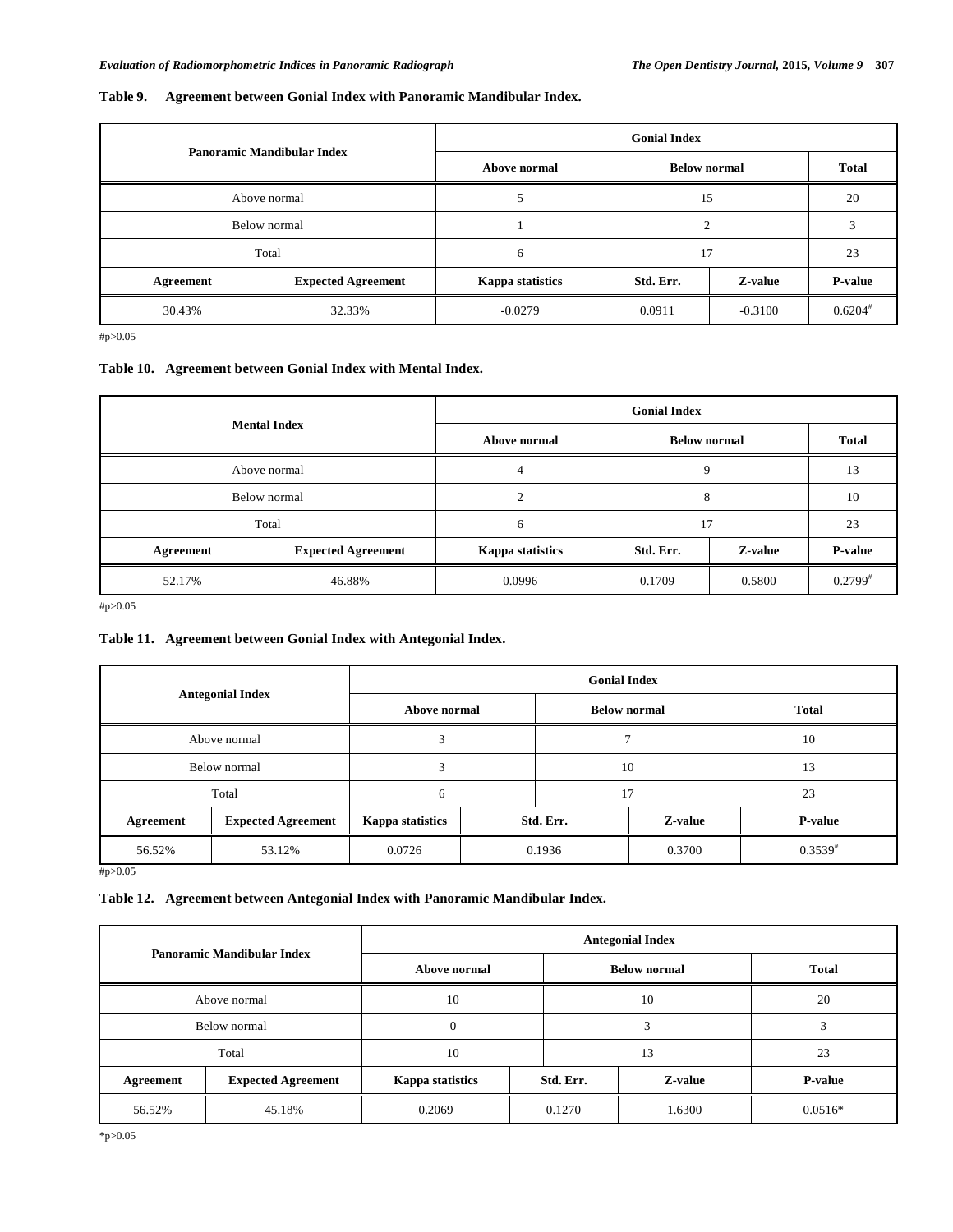| <b>Summary</b>            | <b>Mental Index</b> | <b>Antegonial Index</b> | <b>Gonial Index</b> |
|---------------------------|---------------------|-------------------------|---------------------|
| Sensitivity               | 100.00              | 100.00                  | 83.33               |
| Specificity               | 30.00               | 23.08                   | 11.76               |
| Positive predictive value | 65.00               | 50.00                   | 25.00               |
| Negative predictive value | 100.00              | 100.00                  | 66.67               |

## **DISCUSSION**

Bone is constantly resorbed and formed in the process known as remodelling. Thus, bone formation takes place not only during growth but throughout life. From age thirty to age fifty, the amount of bone formed approximately equals the amount resorbed. From the menopause in women and from about the sixth decade in men, bone resorption starts to exceed bone formation [16].

The earliest suggestion of an association between osteoporosis and oral bone loss was made in 1960 [17].

Researchers have studied alveolar bone which they believed best resembled the vertebral bodies in that, neither of the types of bone have muscular insertions. They utilized dental radiographs and commented that with standardized technique and proper control, radiographs of alveolar process might prove to be the better indicator of systemic osteoporosis [17].

Based on histological quantification, it was also found that the cortical porosity of the mandible increased with age and that there was considerably intra-mandibular variation in cortical porosity, with bone resorption and deposition being most active in alveolar process as opposed to mandibular body [18, 19]. However, alveolar bone is influenced by local factors (periodontal disease and denture quality), and hence the bone values from a single biopsy of the alveolar process cannot be used to indicate general structure of the mandible [20].

In the present study radiomorphometric indices of the mandible were measured and assessed in the panoramic radiographs. Researchers have studied that alveolar bone resembles the vertebral bodies as neither of the bone types have muscular insertions. Hence, dental radiographs made with standardized technique might prove to be the better indicator of systemic osteoporosis [21]. Since dental panoramic radiography is used as a routine screening tool in general dental practice, assessment of radiomorphometric indices in it, may be helpful to identify low BMD and create awareness of osteoporosis.

In the present study three out of 23 patients showed C3 type of MCI among which all were elderly females. In a study done by Gulsahi et al, patients with C3 type of MCI should be considered as high-risk individuals for osteoporosis irrespective of age and gender [22]. Leite *et al.,* considered MCI to be one of the accurate indices in assessing low BMD [23]. Kiswanjaya et al, Dagistan *et al.,* and Hastar *et al.,* concluded that MCI could be used as one of the ancillary tool for assessing low skeletal bone mass [24-26].

The radiomorphometric index assessment in the present study showed that the mean PMI in younger individuals was 0.69 whereas in older individuals it was 0.64. Also, the mean PMI in males was 0.73 whereas in females it was 0.58. In a study conducted by Benson *et al.,* the mean PMI in younger females and males was 0.32 and the value of PMI showed a negative correlation with the age and was found to be 0.353 and 0.266 in males and females respectively [27].

In the present study the mean values for GI, AI and MI were 0.98, 2.98 and 3.37 respectively. In a study conducted by Ledgerton *et al.,* the mean values for the same indices were 1.35, 3.29 and 4.46 respectively. They also stated that MI, GI and AI have a general downward trend with age until the sixth decade, when values began to fall sharply compared to the mean values for the population [28]. The variation in mean values of the indices in comparison to those of Benson *et al.,* and Ledgerton *et al.,* could be attributed to the variation in the ethnicity and smaller sample size [27, 28].

The PMI in the present study, decreased with age and was smaller among women when compared with men; which is similar to the study done by Dagistan S [25]. Also, a gradual increase was found upto the sixth decade and then decreased [29], which was found in our study as well.

MI decreases with age and is lower in white individuals than in black individuals [24-26]. Researchers found out that MI is lower in women than in men and is lower among female patients with osteoporosis compared with healthy female individuals [15] which is congruent with the present study.

Ledgerton *et al.*, found out AI had lower values in females when compared to males which are demonstrated in the present study [28, 29].

The value for GI in the present study was 1.13 and 0.77 in males and females respectively. According to Bras *et al*., GI demonstrated a very gradual thinning with age and the values were lower in females when compared to males [30] which were demonstrated in the present study.

## **CORRELATION IN BETWEEN INDICES**

PMI is considered one of the most accurate radiomorphometric indices because of its method of calculation that takes account of the differences in magnification associated with different panoramic equipments. Hence in the present study GI, AI and MI were compared with PMI.

In the present study, the inter-relationship agreement between MI and PMI was 69.57% which was significant ( $p <$ 0.05), whereas the inter-relationship agreement between AI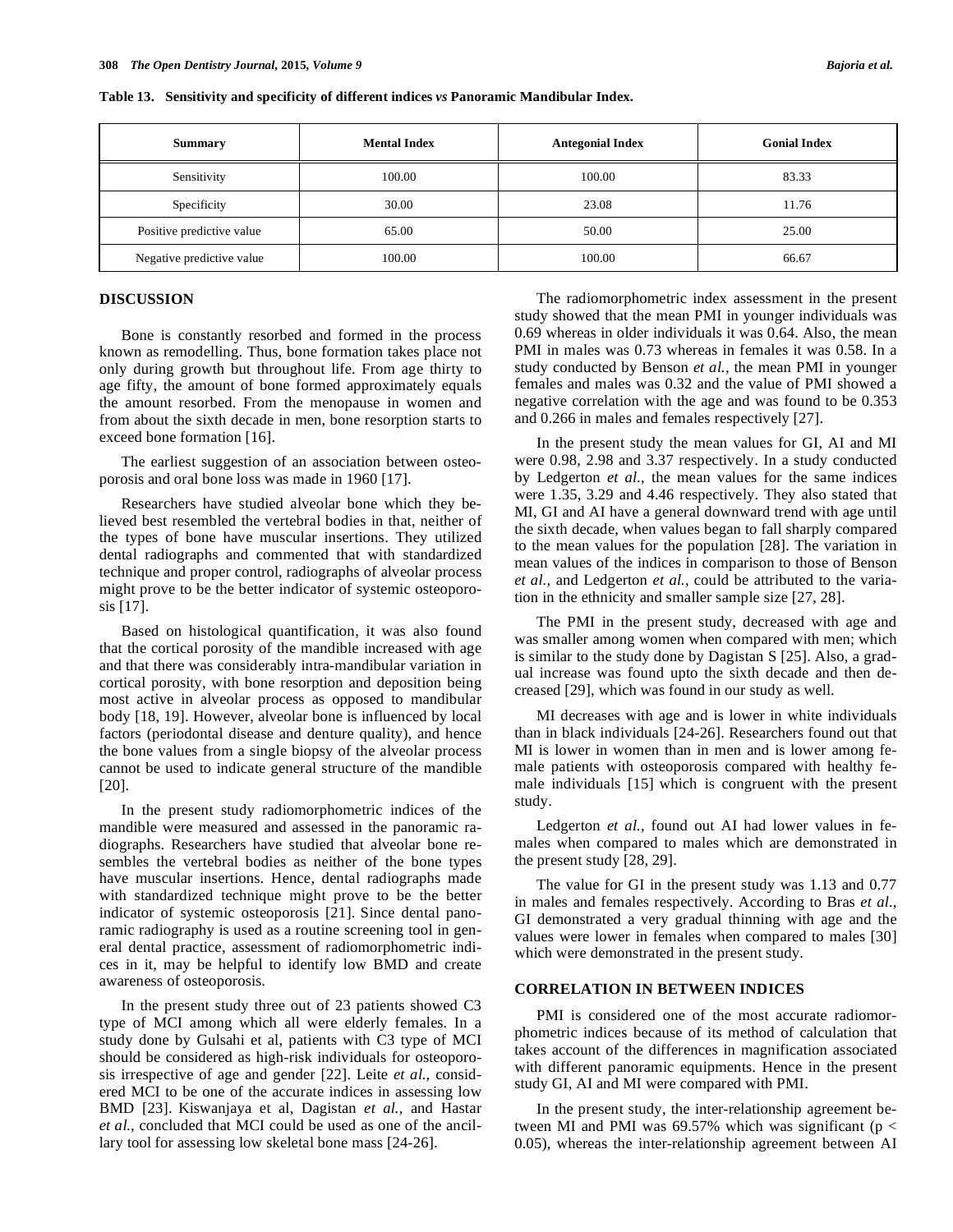#### *Evaluation of Radiomorphometric Indices in Panoramic Radiograph The Open Dentistry Journal,* **2015***, Volume 9* **309**

and PMI was  $56.52\%$  which was non-significant ( $p > 0.05$ ). These findings suggested that only MI gave valid and consistent reading when compared to PMI, hence could be used to assess the BMD.

Also, the inter-relationship agreement between MI and AI was  $78.26\%$  which was significant ( $p<0.05$ ). However, in the present study, the inter-relationship agreement between GI and PMI, GI and MI, GI and AI were 30.43%, 52.17% and 56.52% respectively which was not significant ( $p >$ 0.05)

On comparing the other indices with PMI, GI showed the least sensitivity and specificity of 83.33% and 11.76% respectively. On the other hand AI and MI had greater sensitivity and specificity. Thus, this correlation demonstrates that of all the radiomorphometric indices GI was least accurate.

The reason for variation in measurement of GI may be due to the influence of the muscle attachment, observer variation and a far too smaller value when compared to other indices. Kribbs *et al.,* also found similar variation in the measurement of GI and stated that it could not be used to assess the BMD of an individual [31, 32].

## **LIMITATIONS**

The present study sufficiently demonstrates the reliability of the radiomophometric indices in identifying the individuals with a greater risk of osteoporosis. Further studies need to be carried out with a much larger population to ascertain its efficacy. Also, the agreement between multiple observers should be carried out to analyze the accuracy of the measurement of different radiomophometric indices. Blinding the investigators or masking the dentition status in panoramic radiograph would increase the validity of these indices. Correlation of radiomorphometric indices with sophisticated tools like DEXA would yield better representation of the skeletal condition.

## **CONCLUSION**

MCI, PMI, AI and MI can be effectively measured on a panoramic radiograph, hence could be used as a screening tool for determining osteoporosis. Difficulties in precisely marking and measuring the indices especially with GI, were encountered in the study. Hence GI could impose a considerable obstacle to its use in general practice, in identification of low BMD individuals. All indices have a negative correlation with age and a significant difference between the younger and older age groups. All indices were significantly lower in females when compared to males of the same age group. Thus radiomorphometric indices in a panoramic radiograph may possibly be used as a potential screening tool in identifying individuals with osteoporosis.

## **CONFLICT OF INTEREST**

The authors confirm that this article content has no conflict of interest.

## **ACKNOWLEDGEMENTS**

Declared none.

#### **REFERENCES**

- [1] Seeman E, Martin TJ. Non-invasive techniques for the measurement of bone mineral. Bailliere's Clin Endocrinol Metab 1989; 3: 1-33.
- [2] Nakamoto T, Taguchi A, Ohtsuka M, *et al.* Dental panoramic radiograph as a tool to detect postmenopausal women with low bone mineral density: untrained general dental practitioners' diagnostic performance. Osteoporos Int 2003; 14: 659-64.
- [3] Devlin H, Horner K. Mandibular radiomorphometric indices in the diagnosis of reduced skeletal bone mineral density. Osteoporos Int 2002; 13: 373-8.
- [4] National Osteoporosis Society Scientific Advisory Committee. Priorities for prevention Osteoporosis: a decision making document for diagnosis and prevention. Open Grey 1994.
- [5] Horner K, Devlin H. The relationship between mandibular bone mineral density and panoramic radiographic measurements. J Dent 1998; 26: 337-43.
- [6] Cakur B, Dagistan S, Sahin A, Harorli A, Yilmaz AB. Reliability of mandibular cortical index and mandibular bone mineral density in the detection of osteoporotic women. Dentomaxillofac Radiol 2009; 38: 255-61.
- [7] Ward VJ, Mason JD. Alveolar bone loss in periodontal disease and the metacarpal index. J Periodontol 1973; 44: 763-9.
- [8] Baxter JC. Relationship of osteoporosis to excessive residual ridge resorption. J Prosthet Dent 1981; 46: 123-5.
- [9] Langer A. Oral signs of aging and their clinical significance. Geriatrics 1976; 31: 63-9.
- [10] Ward VJ, Stephens AP, Harrison A, Lurie D. The relationship between the metacarpal index and the rate of mandibular ridge resorption. J Oral Rehabil 1977; 4: 83-9.
- [11] Albanese AA. Bone loss: Causes, detection and therapy. New York: Alan R Liss Inc 1977.
- [12] Groen JJ, Menczel J, Shapiro S. Chronic destructive periodontal disease in patients with presenile osteoporosis. J Periodontol 1968; 39: 19-23.
- [13] Nedelamn CI, Bernick S. The significance of age changes in human alveolar mucosa and bone. J Prosthet Dent 1978; 39: 495-501.
- [14] Klemetti E, Kolmakov S, Kroger H. Pantomograghy in assessment of osteoporosis risk group. Scand J Dent Res 1994; 102: 68-72.
- [15] Ledgerton D, Horner K, Devlin H, *et al.* Panoramic mandibular index as a radiomorphometric tool an assessment of precision. Dentomaxillofac Radiol 1997; 26: 95-100.
- [16] Wahner HW, Riggs BL. Methods and application of bone densitometry in clinical diagnosis. Crit Rev Clin Lab Sci 1986; 24: 217- 33.
- [17] Groen JJ, Duyvensz F, Halsted JA. Diffuse alveolar atrophy of the jaw (non-inflammatory form of paradental disease) and pre-senile osteoporosis. Geront Clin 1960; 2: 68-86.
- [18] Manson JD, Lucas RB. A microradiographic study of age changes in the human mandible. Arch Oral Biol 1962; 7: 761-769.
- [19] Atkinsodn PJ, Woodhead C. Changes in human mandibular structure with age. Arch Oral Biol 1968; 13: 1453-63.
- [20] Von Wowern N. Variations in bone mass within the cortices of the mandible. Scand J Dent Res 1977; 85: 444-55.
- [21] Von Worwen N, Klausen B, Kollerup G. Osteoporosis: a risk factor in periodontal disease. J Periodontol 1994; 65: 1134-8.
- [22] Gulsahi A, Yuzugullu B, Imiralioglu P, Genc Y. Assessment of panoramic radiomorphometric indices in Turkish patients of different age groups, gender and dental status. Dentomaxillofac Radiol 2008; 37: 288-92.
- [23] Leite AF, Figueiredo PT, Barra FR, De Melo NS, De Paula AP. Relationships between mandibular cortical indexes, bone mineral density, and osteoporotic fractures in Brazilian men over 60 years old. Oral Surg Oral Med Oral Pathol Oral Radiol Endod 2011; 112: 648-56.
- [24] Kiswanjaya B, Yoshihara A, Deguchi T, Hanada N, Miyazaki H. Relationship between the mandibular inferior cortex and bone stiffness in elderly Japanese people. Osteoporos Int 2010; 21: 433-8.
- [25] Dagistan S, Bilge OM. Comparison of antegonial index, mental index, panoramic mandibular index and mandibular cortical index values in the panoramic radiographs of normal males and male patients with osteoporosis. Dentomaxillofac Radiol 2010; 39: 290-4.
- [26] Hastar E, Yilmaz HH, Orhan H. Evaluation of mental index, mandibular cortical index and panoramic mandibular index on dental panoramic radiographs in elderly. Eur J Dent 2011; 5: 60-7.